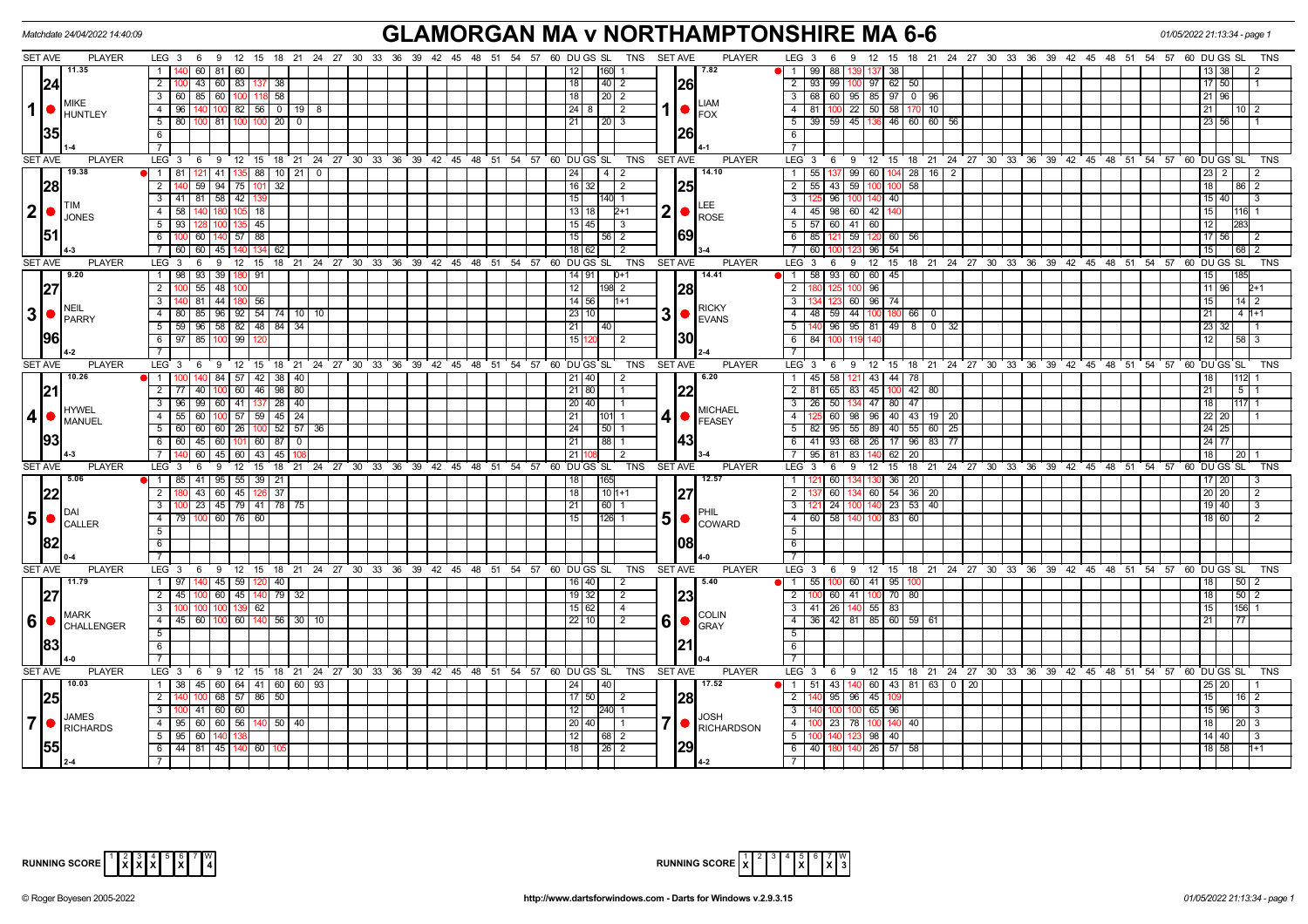| Matchdate 24/04/2022 14:40:09 |               |                         |               |                              |                |               |                              |                        |                                        | <b>GLAMORGAN MA v NORTHAMPTONSHIRE MA 6-6</b><br>18  21  24  27  30  33  36  39  42  45  48  51  54  57  60  DU GS  SL<br><b>TNS</b><br><b>SET AVE</b><br>18 21 24 27 30 33 36 39 42 45 48 51 54 57 60 DUGS SL<br>12 |                      |  |  |       |   |       |                                                      |    |                |                                              |                |            |                | 01/05/2022 21:13:41 - page 2 |                    |                  |                      |                |                       |                 |    |    |                                                            |  |  |       |  |                 |           |                |
|-------------------------------|---------------|-------------------------|---------------|------------------------------|----------------|---------------|------------------------------|------------------------|----------------------------------------|----------------------------------------------------------------------------------------------------------------------------------------------------------------------------------------------------------------------|----------------------|--|--|-------|---|-------|------------------------------------------------------|----|----------------|----------------------------------------------|----------------|------------|----------------|------------------------------|--------------------|------------------|----------------------|----------------|-----------------------|-----------------|----|----|------------------------------------------------------------|--|--|-------|--|-----------------|-----------|----------------|
| <b>SET AVE</b>                | <b>PLAYER</b> | LEG $3 \quad 6$         |               | 9                            |                | 12 15         |                              |                        |                                        |                                                                                                                                                                                                                      |                      |  |  |       |   |       |                                                      |    |                |                                              |                |            |                |                              | <b>PLAYER</b>      | LEG <sub>3</sub> | 6                    | 9              | 15                    |                 |    |    |                                                            |  |  |       |  |                 |           | TNS            |
|                               | 17.05         |                         |               |                              |                | $0$ 57        | 48                           |                        |                                        |                                                                                                                                                                                                                      |                      |  |  |       |   |       |                                                      |    | 18 I           |                                              | $16 2+1$       |            |                |                              | 11.39              |                  | 93<br>99             | 99             | 85 85                 | 40              |    |    |                                                            |  |  |       |  | 17   40         |           |                |
| 26                            |               | 2                       |               | 60                           |                | 60 95         |                              |                        |                                        |                                                                                                                                                                                                                      |                      |  |  |       |   |       |                                                      |    | 15             |                                              | l 86 I         |            |                | 26                           |                    | 2                |                      |                | 17                    | 89 18           |    |    |                                                            |  |  |       |  | $17$   18       |           | -3             |
|                               | <b>WAYNE</b>  | 3                       | 55            |                              |                |               |                              | $94$   9   35   1   39 |                                        |                                                                                                                                                                                                                      |                      |  |  |       |   |       |                                                      |    |                | 24 39                                        |                |            |                |                              |                    |                  | 81<br>66             |                |                       | 32 91 31 0      |    |    |                                                            |  |  |       |  | 21              | $120D+1$  |                |
| 8                             | <b>DAVIES</b> |                         | 88<br>40   85 |                              |                |               |                              |                        |                                        |                                                                                                                                                                                                                      |                      |  |  | 18    |   |       |                                                      |    |                | <b>LUKE</b><br>$\frac{1}{3}$ 8 $\frac{1}{3}$ |                | 68         |                | 28 81                        |                    | 25               |                      |                |                       |                 |    |    | 20<br>25                                                   |  |  |       |  |                 |           |                |
|                               |               | 5                       |               | 59<br>45                     |                | 140 117       | 40                           |                        |                                        |                                                                                                                                                                                                                      |                      |  |  |       |   |       |                                                      |    |                | 17   40                                      | $\overline{3}$ |            |                |                              |                    |                  | 43                   |                | $55$ 41               |                 |    |    |                                                            |  |  |       |  | 15              | $102$ 2   |                |
| <b>36</b>                     |               | -6                      | 60 I 81       |                              |                |               |                              |                        |                                        |                                                                                                                                                                                                                      |                      |  |  |       |   |       |                                                      |    | 15 I           |                                              | 60 3           |            |                | 95                           |                    |                  | 83                   | 45 83          | 60 180 50             |                 |    |    |                                                            |  |  |       |  | $17$ 50         |           | $D+1$          |
|                               |               |                         |               |                              |                |               |                              |                        |                                        |                                                                                                                                                                                                                      |                      |  |  |       |   |       |                                                      |    |                |                                              |                |            |                |                              |                    |                  |                      |                |                       |                 |    |    |                                                            |  |  |       |  |                 |           |                |
| <b>SET AVE</b>                | <b>PLAYER</b> | LEG <sup>3</sup>        |               | - 6<br>- 9                   |                | $12 \quad 15$ | 18                           |                        | $21$ 24 27 30 33 36 39                 |                                                                                                                                                                                                                      |                      |  |  |       |   |       | 42 45 48 51 54 57 60 DUGS SL                         |    |                |                                              |                | <b>TNS</b> | <b>SET AVE</b> |                              | <b>PLAYER</b>      | LEG <sub>3</sub> | 6                    | - 9            | $12 \quad 15$         |                 |    |    | 18 21 24 27 30 33 36 39 42 45 48 51 54 57 60 DUGS SL       |  |  |       |  |                 |           | <b>TNS</b>     |
|                               | 14.39         |                         | -60 I         | 50                           | 60             |               | 32                           |                        |                                        |                                                                                                                                                                                                                      |                      |  |  |       |   |       |                                                      |    |                | 16 32                                        |                |            |                |                              | 16.05              |                  | 60                   | 47 96          |                       | 12              |    |    |                                                            |  |  |       |  | 18              | 12        |                |
| 26                            |               |                         |               | $100$ 81                     |                | 100 80        |                              |                        |                                        |                                                                                                                                                                                                                      |                      |  |  |       |   |       |                                                      |    |                | $15$ 80                                      | 3              |            |                | 27                           |                    | $\overline{2}$   | 81                   |                | $\overline{26}$       |                 |    |    |                                                            |  |  |       |  | 12              | $ 157 $ 2 |                |
|                               | DAVID         |                         | 83            |                              |                | 76 46         |                              |                        |                                        |                                                                                                                                                                                                                      |                      |  |  |       |   |       |                                                      |    | 15             |                                              | l 16 I         |            |                |                              | <b>IBEN</b>        |                  | 85                   |                | 66                    | -30             |    |    |                                                            |  |  |       |  | $17$ 30         |           |                |
| 9 ●                           | <b>ROGERS</b> | 4                       | 45            | 41                           |                | 60 65         |                              |                        |                                        |                                                                                                                                                                                                                      |                      |  |  |       |   |       |                                                      |    | 15             |                                              | 150            |            | 9              |                              | GOODGER            |                  | 44<br>97             |                | 80<br>180 I           |                 |    |    |                                                            |  |  |       |  | 15 80           |           | l1+1           |
|                               |               | 5                       | 45 I          |                              |                | 43 99 54      |                              |                        |                                        |                                                                                                                                                                                                                      |                      |  |  |       |   |       |                                                      |    | 18             |                                              | $\sqrt{20}$ 2  |            |                |                              |                    |                  | 41<br>84             | 96             | 54 59 93              |                 | 74 |    |                                                            |  |  |       |  | $21$ 74         |           |                |
| 58                            |               |                         |               | 60 85 83                     |                |               |                              |                        | $43$ $140$ 55 17 10 8                  |                                                                                                                                                                                                                      |                      |  |  |       |   |       |                                                      |    |                | $25 \mid 8$                                  |                |            |                | 98                           |                    |                  | 41                   | 60 57          | 97                    | 134 56 24 24    |    |    |                                                            |  |  |       |  | 24              | 1811      |                |
|                               |               |                         | 66            | 58<br>60                     |                |               |                              |                        |                                        |                                                                                                                                                                                                                      |                      |  |  |       |   |       |                                                      |    | $\overline{9}$ | 31                                           |                |            |                |                              |                    |                  |                      |                | 45                    |                 |    |    |                                                            |  |  |       |  | $12$ 45         |           | $D+2$          |
| <b>SET AVE</b>                | <b>PLAYER</b> | LEG <sup>3</sup>        |               | 9<br>- 6                     |                | $12 \quad 15$ |                              |                        | 18 21 24 27 30 33 36 39 42 45 48 51 54 |                                                                                                                                                                                                                      |                      |  |  |       |   |       | 57                                                   |    |                | 60 DU GS SL                                  |                | <b>TNS</b> | <b>SET AVE</b> |                              | <b>PLAYER</b>      | $LEG$ 3          | -6                   | -9             | 12 <sup>2</sup><br>15 |                 |    |    | 18 21 24 27 30 33 36 39 42 45 48 51 54 57                  |  |  |       |  | 60 DUGS SL      |           | <b>TNS</b>     |
|                               | 9.58          |                         | 96            | 56                           | 90             | 58            | $58 \mid 20$                 |                        |                                        |                                                                                                                                                                                                                      |                      |  |  |       |   |       |                                                      |    |                | 19   20                                      |                |            |                |                              | 5.14               |                  | 60<br>41             | 44             | 85                    | 58 55           |    |    |                                                            |  |  |       |  | 18              | 158       |                |
| 27                            |               | $\overline{2}$          | 57            | 20<br>96<br>83<br>126        |                |               |                              |                        |                                        |                                                                                                                                                                                                                      |                      |  |  | 18 20 | 2 |       |                                                      | 21 |                |                                              | 44<br>55       |            |                | $\overline{14}$              |                    |                  |                      |                |                       |                 |    | 18 | 14 3                                                       |  |  |       |  |                 |           |                |
|                               | <b>SEAN</b>   | $\overline{\mathbf{3}}$ | 97            | 125                          |                |               | $39 \mid 57 \mid 38 \mid 20$ |                        |                                        |                                                                                                                                                                                                                      |                      |  |  |       |   |       |                                                      |    |                | $19$ 20                                      | $\overline{2}$ |            |                |                              | <b>CHRIS</b>       |                  | $29 \mid 58 \mid 44$ |                | 140 47 99             |                 |    |    |                                                            |  |  |       |  | 18              | 84 1      |                |
| 10 ●                          | FISHER        | $\overline{4}$          |               |                              |                | 65 56 40      |                              |                        |                                        |                                                                                                                                                                                                                      |                      |  |  |       |   |       |                                                      |    |                | $16$ 40                                      | $\overline{3}$ |            |                |                              |                    | 4                | 55                   | 55 70 40 50 40 |                       |                 |    |    |                                                            |  |  |       |  | 18              | 191       |                |
|                               |               | $5\overline{)}$         |               |                              |                |               |                              |                        |                                        |                                                                                                                                                                                                                      |                      |  |  |       |   |       |                                                      |    |                |                                              |                |            |                |                              |                    | 5                |                      |                |                       |                 |    |    |                                                            |  |  |       |  |                 |           |                |
| 83                            |               | $6\overline{6}$         |               |                              |                |               |                              |                        |                                        |                                                                                                                                                                                                                      |                      |  |  |       |   |       |                                                      |    |                |                                              |                |            |                | 63                           |                    | 6                |                      |                |                       |                 |    |    |                                                            |  |  |       |  |                 |           |                |
|                               |               |                         |               |                              |                |               |                              |                        |                                        |                                                                                                                                                                                                                      |                      |  |  |       |   |       |                                                      |    |                |                                              |                |            |                |                              |                    |                  |                      |                |                       |                 |    |    |                                                            |  |  |       |  |                 |           |                |
| <b>SET AVE</b>                | <b>PLAYER</b> | LEG <sub>3</sub>        |               | - 6<br>- 9                   |                | 12 15         |                              |                        |                                        |                                                                                                                                                                                                                      |                      |  |  |       |   |       | 18 21 24 27 30 33 36 39 42 45 48 51 54 57 60 DUGS SL |    |                |                                              |                | <b>TNS</b> | <b>SET AVE</b> |                              | <b>PLAYER</b>      | LEG <sub>3</sub> |                      | 69             |                       |                 |    |    | 12 15 18 21 24 27 30 33 36 39 42 45 48 51 54 57 60 DUGS SL |  |  |       |  |                 |           | <b>TNS</b>     |
|                               | 13.87         |                         |               | 60                           |                | $21$   40     | 20                           |                        |                                        |                                                                                                                                                                                                                      |                      |  |  |       |   |       |                                                      |    |                | 16   20                                      | 0+2            |            |                |                              | 3.05               |                  | 45<br>27             | 60             | 36 36 81              |                 |    |    |                                                            |  |  |       |  |                 | 216       |                |
| 32                            |               | 2                       | 60 55         | $\boxed{60}$                 |                | 180 130 16    |                              |                        |                                        |                                                                                                                                                                                                                      |                      |  |  |       |   |       |                                                      |    |                | $17$   16                                    | $1+1$          |            |                | 21                           |                    | 2                | 85                   | 83 180         | 49 84                 |                 |    |    |                                                            |  |  |       |  | 15 <sup>1</sup> | $120D+1$  |                |
|                               | <b>SHAUN</b>  | 3                       |               |                              |                | $95 \mid 5$   |                              |                        |                                        |                                                                                                                                                                                                                      |                      |  |  |       |   |       |                                                      |    |                | $14 \mid 5 \mid$                             | $2+1$          |            |                |                              | <b>TONY</b>        |                  | 42                   | $-41$   83     | 43 78                 |                 |    |    |                                                            |  |  |       |  | 15              | 214       |                |
| 11                            | <b>DIBBS</b>  | 4                       |               | 60 85 180                    |                | 136 40        |                              |                        |                                        |                                                                                                                                                                                                                      |                      |  |  |       |   |       |                                                      |    |                | 14 40                                        | $1+1$          |            |                |                              | <b>U</b> LITTLETON | $\sim$ 4         | 27 29 125            | - 42           |                       |                 |    |    |                                                            |  |  |       |  | 12              | $ 278 $ 1 |                |
|                               |               | 5                       |               |                              |                |               |                              |                        |                                        |                                                                                                                                                                                                                      |                      |  |  |       |   |       |                                                      |    |                |                                              |                |            |                |                              |                    | 5                |                      |                |                       |                 |    |    |                                                            |  |  |       |  |                 |           |                |
| <b>85</b>                     |               | 6                       |               |                              |                |               |                              |                        |                                        |                                                                                                                                                                                                                      |                      |  |  |       |   |       |                                                      |    |                |                                              |                |            |                |                              |                    | 6                |                      |                |                       |                 |    |    |                                                            |  |  |       |  |                 |           |                |
|                               |               |                         |               |                              |                |               |                              |                        |                                        |                                                                                                                                                                                                                      |                      |  |  |       |   |       |                                                      |    |                |                                              |                |            |                |                              |                    |                  |                      |                |                       |                 |    |    |                                                            |  |  |       |  |                 |           |                |
| <b>SET AVE</b>                | <b>PLAYER</b> | $LEG \ 3$               |               | -9<br>- 6                    | $12^{\degree}$ | 15            | 18                           | $21 \quad 24$          |                                        |                                                                                                                                                                                                                      | 27 30 33 36 39 42 45 |  |  |       |   | 48 51 | 54<br>57                                             |    |                | 60 DU GS SL                                  |                | <b>TNS</b> | <b>SET AVE</b> |                              | <b>PLAYER</b>      | LEG <sub>3</sub> | 6                    | -9             | 12 15                 | $\overline{18}$ |    |    | 21 24 27 30 33 36 39 42 45 48 51                           |  |  | 54 57 |  | 60 DU GS SL     |           | <b>TNS</b>     |
|                               | 11.60         |                         |               | 55                           |                | 140 36        | 70                           |                        |                                        |                                                                                                                                                                                                                      |                      |  |  |       |   |       |                                                      |    |                | 18   70                                      | -3             |            |                |                              | 14.42              |                  | 80                   | 58 80          | 81                    |                 |    |    |                                                            |  |  |       |  | 15              | 62        |                |
| 25                            |               | 2                       | 85 I          | 28                           |                | 33            | $-41$                        |                        |                                        |                                                                                                                                                                                                                      |                      |  |  |       |   |       |                                                      |    | 18             |                                              | 11141<br>2     |            |                | 28                           |                    | 2                | 45                   |                |                       | 81 89 26 20     |    |    |                                                            |  |  |       |  | $19$   20       |           | $\overline{2}$ |
|                               | DALE          | 3                       |               |                              |                | 59 46 16      |                              |                        |                                        |                                                                                                                                                                                                                      |                      |  |  |       |   |       |                                                      |    |                | 18 16                                        | $\overline{3}$ |            |                |                              | <b>JASON</b>       | 3                | 60<br>60             |                | 140 48                |                 |    |    |                                                            |  |  |       |  | 15 I            | 68 2      |                |
| 12 ●                          | <b>HUGHES</b> | 4                       | 59 I          | 99<br>41                     |                | 68 85         |                              |                        |                                        |                                                                                                                                                                                                                      |                      |  |  |       |   |       |                                                      |    | 15             |                                              | 1149           |            |                |                              |                    |                  | 78<br>60             |                | 77 74 32              |                 |    |    |                                                            |  |  |       |  | $17 \mid 32$    |           | $D+1$          |
|                               |               | 5                       |               | 81 140 45 54 96              |                |               |                              |                        |                                        |                                                                                                                                                                                                                      |                      |  |  |       |   |       |                                                      |    | 15             |                                              | 85 1           |            |                |                              |                    | 5                |                      |                | 85 36                 |                 |    |    |                                                            |  |  |       |  | 13 36           | $\vert$ 3 |                |
|                               |               |                         |               | 41   100   55   85   66   58 |                |               |                              |                        |                                        |                                                                                                                                                                                                                      |                      |  |  |       |   |       |                                                      |    | 18 I           |                                              | 96 1           |            |                | 76                           |                    |                  |                      | 60 45          | 42 45 137             |                 | 72 |    |                                                            |  |  |       |  | $21$   72       |           | $\overline{2}$ |
|                               |               |                         |               |                              |                |               |                              |                        |                                        |                                                                                                                                                                                                                      |                      |  |  |       |   |       |                                                      |    |                |                                              |                |            |                |                              | 14-2               |                  |                      |                |                       |                 |    |    |                                                            |  |  |       |  |                 |           |                |

| <b>OP:</b>           | Shaun Dibbs 32.85                       | <b>OP</b>           | Lovell 28.76<br>,,,,,                          |
|----------------------|-----------------------------------------|---------------------|------------------------------------------------|
| <b>RUNNING SCORE</b> | $\overline{\phantom{a}}$<br>$\sim$<br>. | <b>RUNNING SUU.</b> | ∠∎W<br>$\lambda$<br>IA.<br>. .<br>$\mathbf{A}$ |